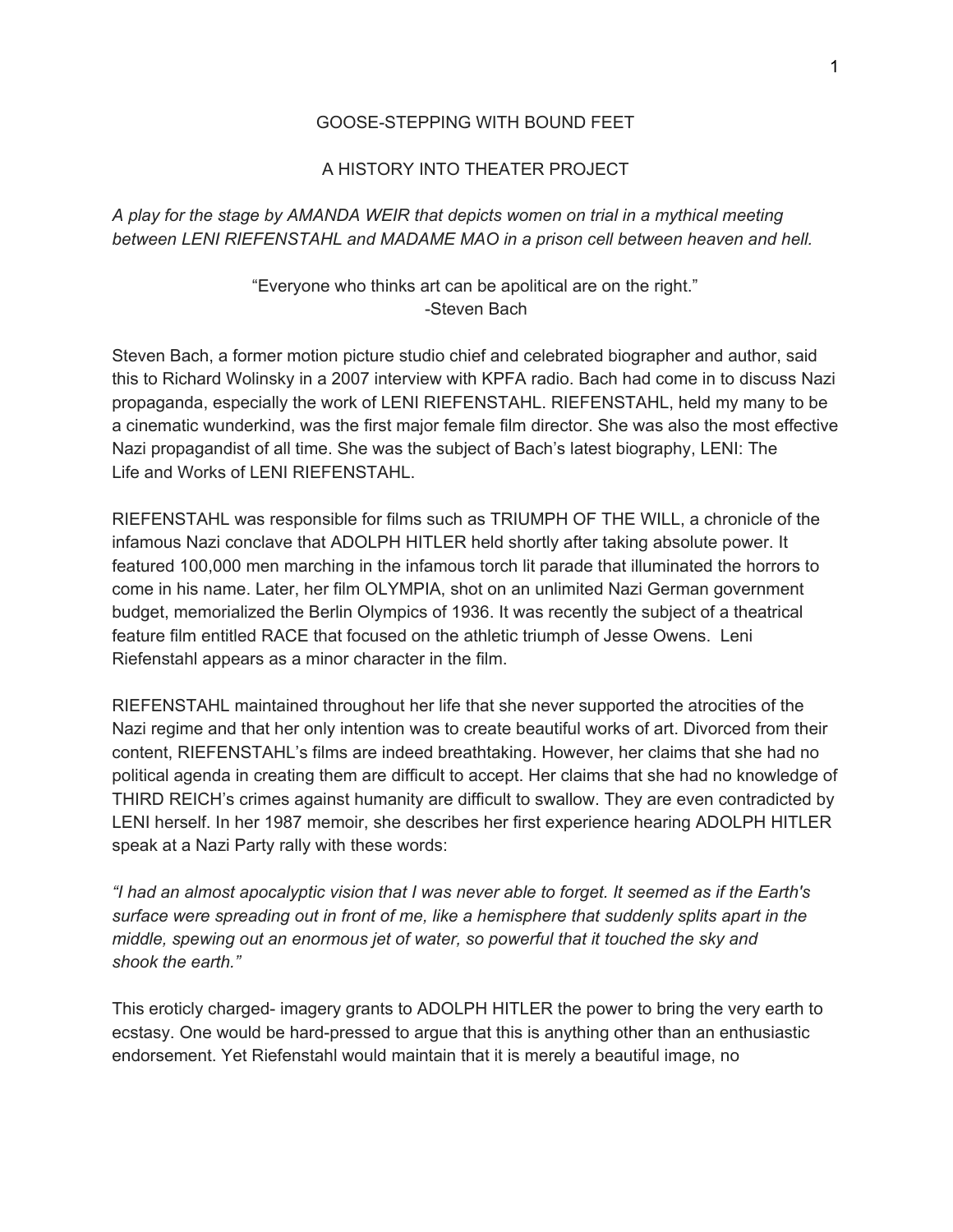more and no less. Based on his position as the most brutal mass murderer in world history, this is an absurd comment. We must agree with Bach's assessment, then, that her very denial is proof that she was in fact highly political.

JIANG QUING (aka MADAME MAO) was also an artist in the service of a totalitarian state dictator. She worked at the behest of the powerful forces that conquered mainland China and ruled with various levels of absolute control. She became the second wife of MAO TSE-TUNG and went with him on the "long march" to hiding and isolation from the pursuing Nationalist Kuomingtang armies. They would eventually re-emerge triumphantly and drive their enemies to the island of TAIWAN. The life of MADAME MAO is well documented in WHITE BONED DEMON by ROSS TERRILL.

These women were equally condemned by history and in the minds of their fellow citizens. Defiant to the end, their stubborn un-repentance raises the most pressing questions about them and sets up the drama portrayed in Amanda Weir's dynamic new play, GOOSE-STEPPING WITH BOUND FEET. It plumbs the question of art, politics, and moral complicity in a fantastical setting that pits LENI RIEFENSTAHL, with her allegedly apolitical theories of art, against MADAME MAO, who wielded art as a political weapon during her life as the spouse of the ruthless ruler of Communist China. The piece creates a supernatural show-trial with a guard who represents the collective victims of MAO and HITLER. Throughout the play, we come to understand the two women, whose paths never crossed in real life, as philosophical and artistic mirror images. Their lives are in constant dialogue with one another. The play examines the depths of the moral questions raised by their choices on every level, from intrapersonal, to metaphysical and even Meta theatrical.

Both LENI RIEFENSTAHL and JIANG QUING (aka MADAME MAO) were artists in the service of totalitarian states, working at the behest of more powerful men with whom they were intricately connected. LENI, by being a confidante of the entire hierarchy of the NAZI state, and MADAME MAO, by marriage. Both believed themselves to be innocent of the crimes of which they were later accused. Both faced trials in the dual courts of law and public opinion. Although the outcomes of their trials were different. JIANG QUING was sentenced to life in prison, where she eventually committed suicide. RIEFENSTAHL was cleared of all charges and lived into old age. However, they were equally condemned in the minds of their fellow citizens and the annals of history. Defiant to the end, their stubborn un-repentance raises the most pressing questions about them:

What power does art have to influence mass atrocities?

To what extent can an artist be blamed for the political fallout and endgame of their work?

Do our best intentions matter if the results of our work are disastrous?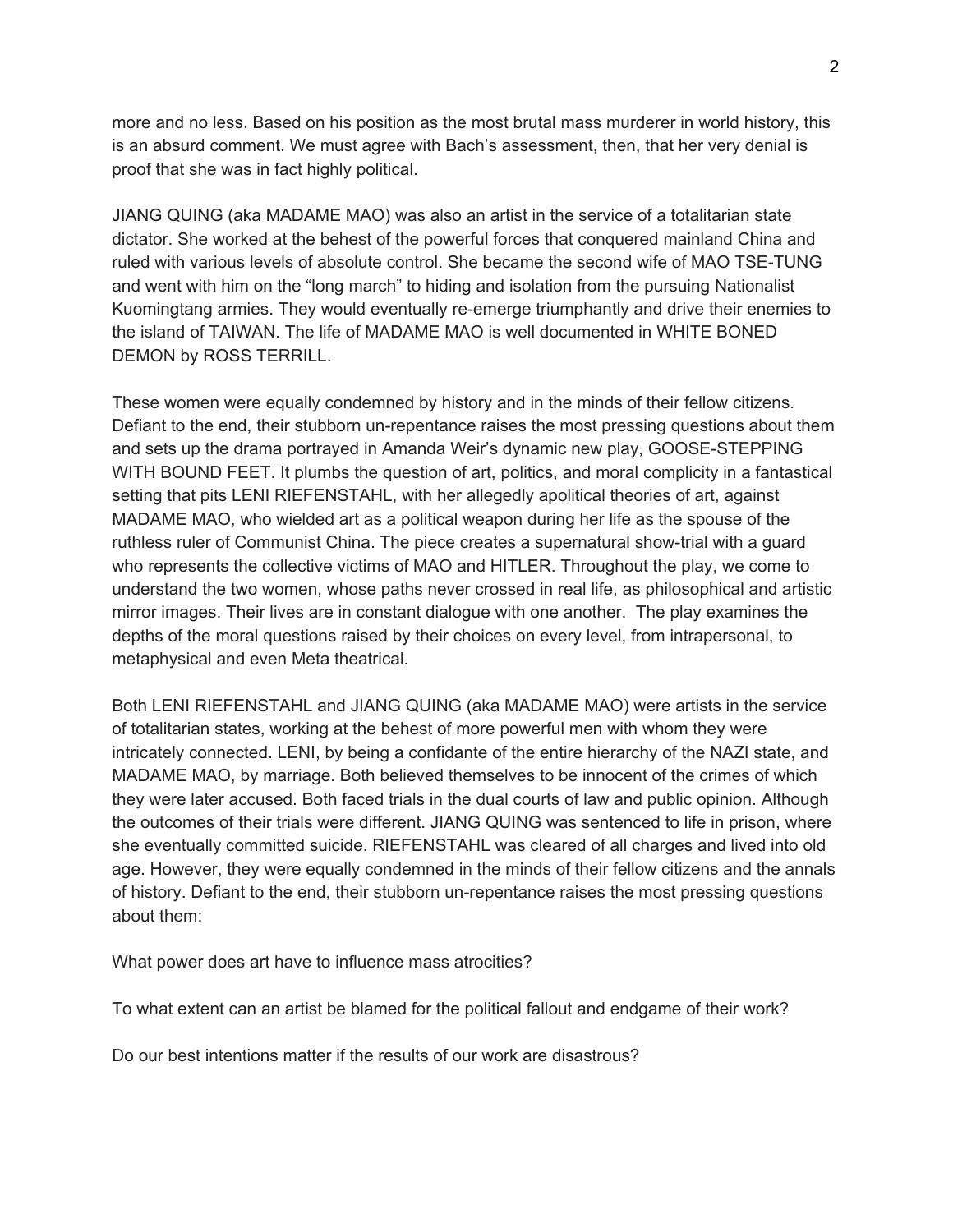By placing these two women together and giving them the chance to plead their cases, Weir has not only written a play about history, but a play about society itself.

GOOSE-STEPPING WITH BOUND FEET, the multilevel media project, is intended to teach audiences about a pair of lesser-known or perhaps misunderstood historical figures in an entertaining and captivating way. It harnesses the imagination and inspires the reader to learn more about them. LENI RIEFENSTAHL and MADAME MAO were both hugely influential figures whose historical contributions, for better or worse, have been overshadowed by the more powerful men directing them. They both lived and worked during periods of incalculable human tragedy, making their individual stories seem small in comparison. However, both the German Nazi Regime and the Chinese Cultural Revolution cannot be fully understood without a deep assessment of the role of propaganda, in which each of these women were major players. Taking the time to delve into the stories of LENI RIEFENSTAHL and MADAME MAO will allow us a richer understanding of the context of these periods in history.

The second, and most important, goal of the theatrical play is to explore the ways in which these lesser-known historical figures have impacted our cultural psyche and transformed how we understand ourselves in the modern world. In what ways are our own lives and motivations similar to LENI or JIANG and how does our current cultural climate mirror theirs? What warning signs exist today and what tools, if any, do we have to prevent similar tragedies from repeating themselves? In examining the lives of LENI RIEFENSTAHL and MADAME MAO, we are pulled repeatedly into the present, a culture on fire with debate over the concepts these women were wrestling with: guilt, innocence, complicity, repentance, and the meaning of truth.

> "Who you are doesn't matter here. Only what you've done." -The GUARD, GOOSE-STEPPING WITH BOUND FEET

The play opens in a dank stone cell, not unlike the one in which MADAME MAO spent the final years of her life. The toilet is a filthy bucket and the steady drip of running water leaves the distinct impression that someone, somewhere, is being driven insane. But MADAME MAO is strangely comfortable here, or at least unwilling to show signs of discontent. As in life, it is her single-minded belief in her own righteousness that is keeping her sane. For LENI, who is brought into the cell for the first time, it is a completely different story. She lived out the remainder of her life comfortably, vigorously defending herself and her work and shamelessly suing anyone who dared criticize her. Despite the enormity of the crimes of which she was connected to and accused, by the end of her life, most people appeared to have forgotten them, at least to her face. As BACH explains, "nobody wanted to confront a 95-year-old still doing artistic work." Her age, wealth, status, and talents shielded her from the worst of the defamers, even as whispers continued to swirl around her. But now, as she is thrown into this after-life cell, none of this matters. For the first time in LENI's existence, she will be forced to face the results of her life, not just the visual trappings. And who better to serve as her metaphysical foil than the woman for whom results were all that mattered: MADAME MAO?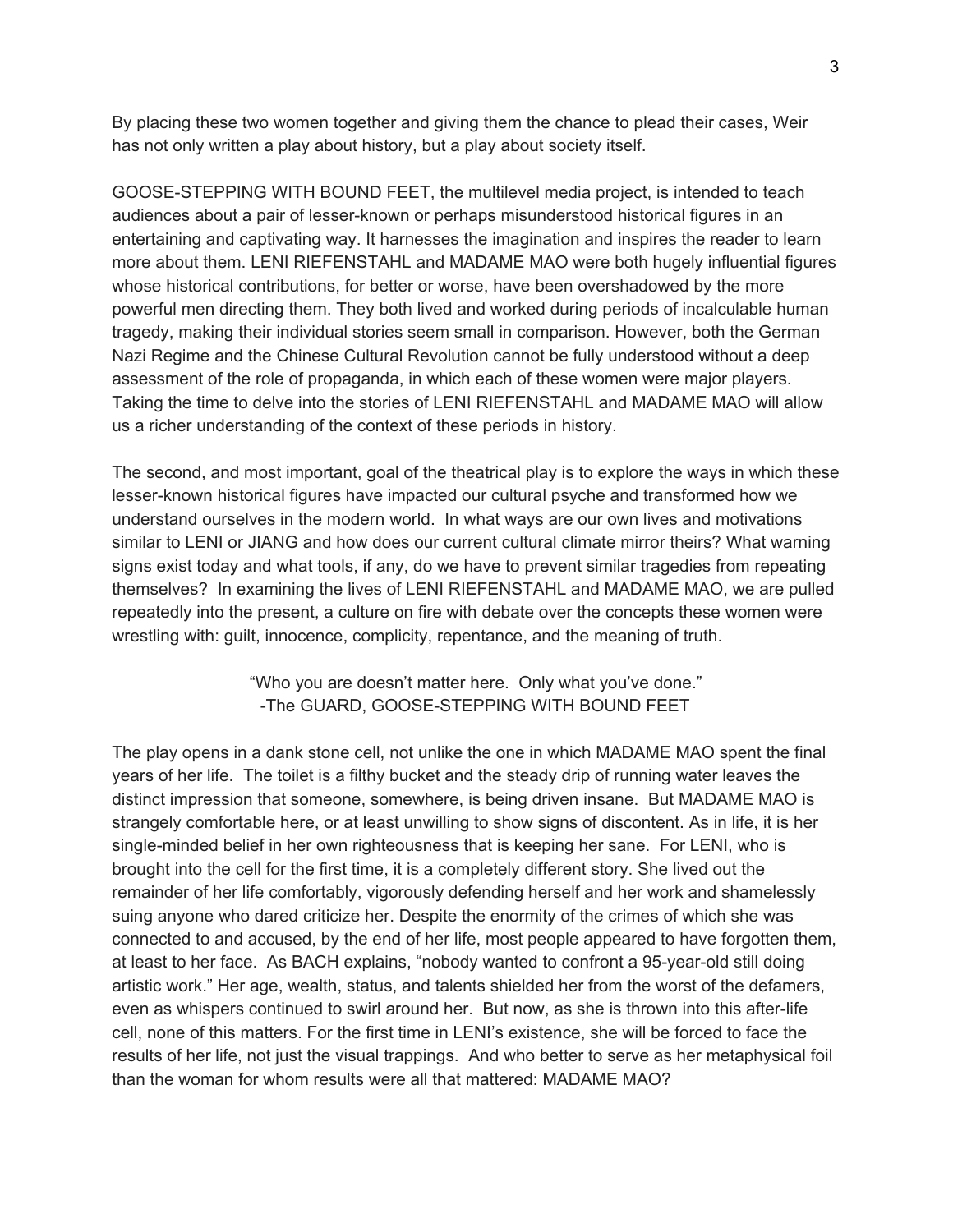The first task for the two women in the limbo-based afterlife is to determine how and why they were placed together. This question alone gives them ample material to work with, as the numerous parallels between their lives quickly become apparent. Both began their artistic careers as actresses. For MADAME MAO, who at the time was known by the stage name LAN PING (BLUE APPLE), her most significant role was that of NORA in IBSEN's A DOLL'S HOUSE, for which she received rave reviews. Despite her immense pride at her success in this role, she never received the same accolades in another part. In fact, LAN PING was better known for her scandalous and turbulent personal life than for her acting. Her dramatic relationship with movie critic and director TANG NA was fodder for gossip across the country, with TANG reportedly attempting suicide on three separate occasions as a result of their repeated breakups. In another infamous incident, LAN PING went out to dinner with fellow actress WANG YING, and her husband. Reportedly, LAN PING became so drunk that night that when she awoke the following morning she found herself completely nude with the warning "Be careful next time, Greedy Drinker" scrawled across her stomach in red lipstick. LAN PING's life in Shanghai was marked by decadence and glamour, a reality that would serve only to embarrass her later on and lead her to punish and silence anyone who knew her at that time. Indeed, WANG YING would eventually pay for her silly drunken prank with her life.

LENI RIEFENSTAHL began her artistic career as a dancer, traveling across Europe with the famed Austrian director Max Reinhardt. At first, her work was well received and she appeared to be on the path to success. However, she suffered a series of injuries that eventually put her dancing career to an end and prompted her to experiment with film. She became acquainted with Arnold Frank, a pioneer in the emerging genre of mountain films, a uniquely German style of silent film that focused on feats of human daring and the triumph of man over nature. It was through such films that LENI began to achieve international fame. However, like MADAME MAO, this work would later come to embarrass her. Although these "ALPINE" films were popular at the time, their moment was short-lived, and they were later perceived as little more than idealized renderings of pretty woman scrambling over snowy rocks and men flexing their muscles. LENI was resentful of the lack of respect given to her early work and blatantly denied having appeared topless in WAYS TO STRENGTH AND BEAUTY. Unfortunately for her, this original footage was uncovered by STEVEN BACH during research for his book.

Both LENI RIEFENSTAHL and MADAME MAO were widely believed to have more looks than talent, an assessment that they both found unfair. They would address this injustice, however, in dramatically different ways. Once JIANG QUING had transformed into MADAME MAO, she used her political power to prosecute and punish all those she perceived as having humiliated her. RIEFENSTAHL, in contrast, threw herself into creating art of such high quality that no one could argue that she benefited from her beauty. It was their divergent philosophies about art that fueled their different creative strategies. For LENI, art was entirely apolitical and aesthetics were all that mattered. For MADAME MAO, art was a delivery system for a mass system of political messaging. If quality mattered, it was only so much as necessary to hold the attention of the masses. For LEN, quality was paramount. The fact that both women created seminal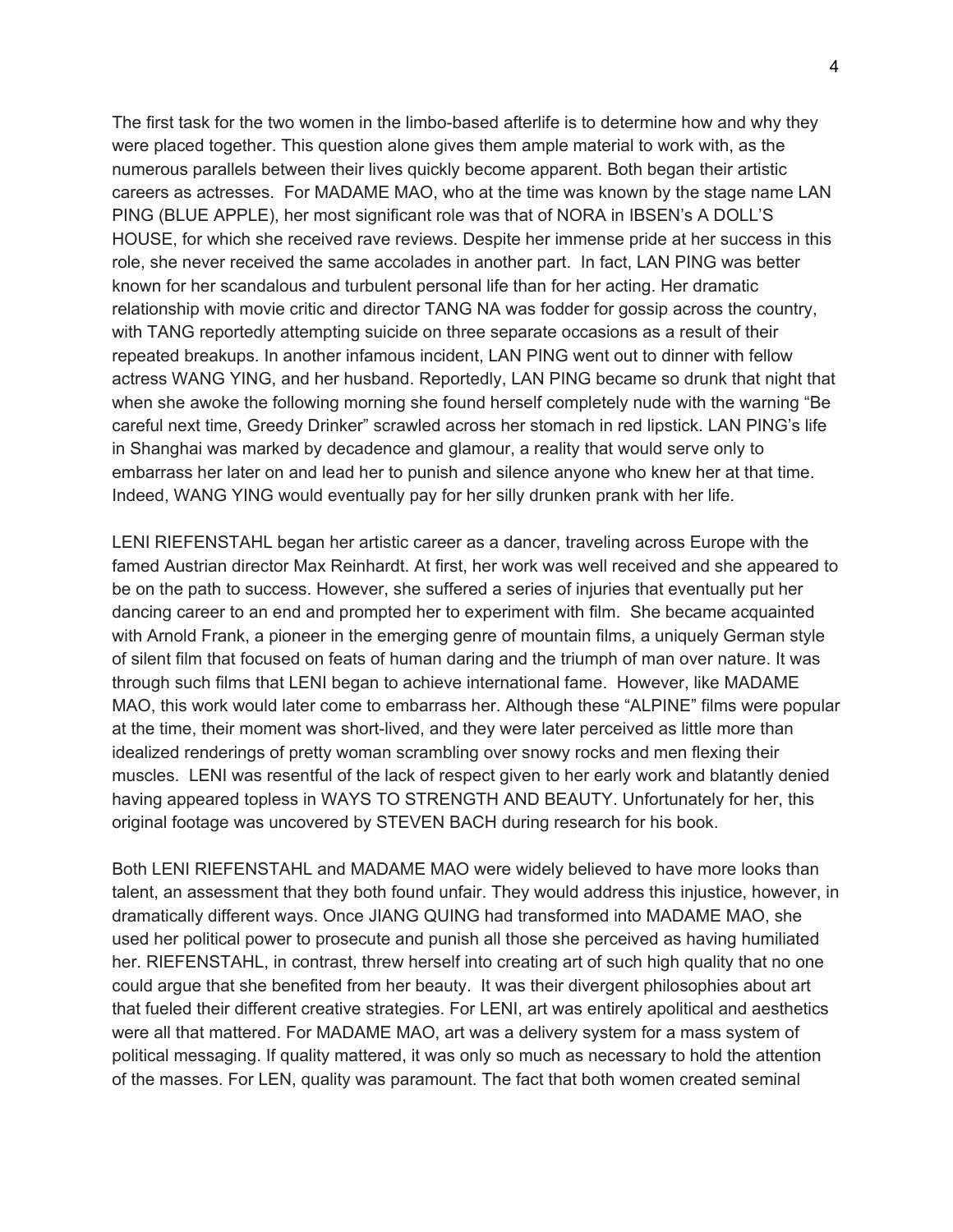works of propaganda does little to determine whose theory was better. What is certain is that they each developed strategies that remain in use today, often with horrifying results.

In this interview with radio station KPFA, Bach argues that "there isn't a sports photographer alive who isn't in LENI RIEFENSTAHL's debt because of OLYMPIA." OLYMPIA, RIEFENSTAHL's documentary about the 1936 Berlin Summer Olympics, is famed for its barrier-breaking techniques, such as the use of extreme close-ups, tracking shots, and dramatic camera angles, all of which have become industry standards. It also contains stunning footage of Jesse Owens, who broke his own barriers, taking home four gold medals right under HITLER's nose.

RIEFENSTAHL often cited her footage of Owens as evidence that she did not share the Nazi's bigoted racial views. However, OLYMPIA was also a propaganda film, presenting HITLER as a God reining down over the lavish Olympic rituals. It was seemingly designed for his worship. It received instant acclaim within Germany and around Europe and served to normalize the Nazi regime. As BACH asserts, "TRIUMPH OF THE WILL was the movie that made HITLER safe for Germany and OLYMPIA was the movie that make HITLER safe for the world." The propaganda was so effective in fact, that the original version of the film is no longer available. Any cut now accessible for viewing is stripped of them images of ADOLPH HITLER, deemed too laudatory and too evocative to be tolerated. But OLYMPIA was not LENI's greatest masterpiece.

"TRIUMPH OF THE WILL, easily the most important and effective propaganda films ever made, is fascinating to look at from the point of view of ideology. If you look at it trying to find a political program, you won't find it. It's not there. What's there are pleas for… obedience, pleas for patriotism, pleas for unity, pleas for trusting the leaders… The only thing that HITLER stresses that we don't is sacrifice, and I think it's the one note that our politicians ought to be borrowing from HITLER."

Virtually nothing of the Nazi ideology is present in TRIUMPH OF THE WILL. Instead, we have long shadows that stretch out over white marble, framing HITLER as if he were a statue of a Greek god. We have seas upon seas of crisp uniforms, faces looking upwards in adoration. We have vague references to universal values, not at all different from what we might find at a political rally here in the United States. In fact, RONALD REAGAN is said to have staged private viewings of TRIUMPH OF THE WILL in the White House in order to generate ideas among his staff. No doubt, REAGAN would argue that it is the film's technique, and not it's content, which he desired to emulate.

But if you are able to put content aside, the film certainly does make one feel. The psyche wants to be inspired by these images, but the heart and mind knows to be disgusted. How effective, then, would it be for a person who did not know the truth of HITLER's dark plans? For me, it was impossible to watch this film with a detached eye and an impassive respect for the technique. Yet RIEFENSTAHL maintained throughout her life that this is exactly the manner in which the film ought to be watched. It leaves one to wonder if she truly believed this was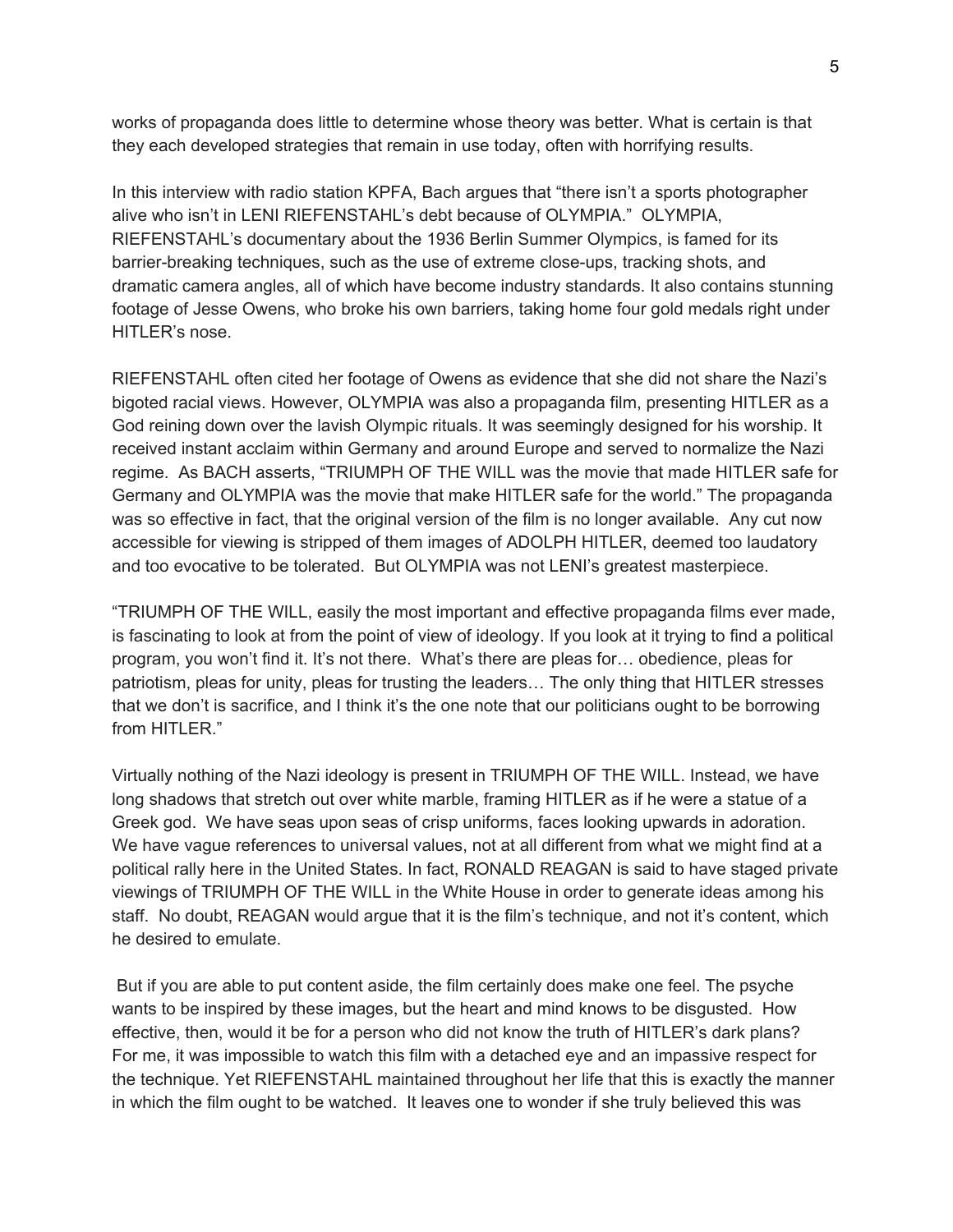possible, and if so, whether the emotional effects of her films constitute failure on her part. Of course, she never considered TRIUMPH OF THE WILL a failure, so one can only posit that she knew precisely what she was doing: raising HITLER above failure.

In contrast, when MADAME MAO was tasked with creating art on behalf of the state controlled Communist Party, she did so explicitly with politics in mind. When she was first granted permission to marry MAO Zedong, it came with strict conditions: she was obligated to stay out of politics for thirty years. When that amount of time passed, everything changed. She was given the position of Director of Film in the Central Propaganda Department and became a member of the Ministry of Culture, as well as being named MAO's official successor. She took to her new role with the fury of a woman whose ambitions had been constrained for decades. Eventually, she was named director of the Central Cultural Revolution Group and set about systematically destroying China's artistic heritage. She sanitized Chinese theater of any vestiges of feudalism, spirituality, or bourgeois tendencies, and substituted works that explicitly forwarded the interests of the Communist Party agenda.

The results were the eight "model operas," mash-ups of American-style musical theater, Beijing Opera, and MADAME MAO's unusual personal sensibilities. In doing so, she invited the ire of China's artistic class, trampling on everything they had once held dear, and seemingly delighting in doing so. There were no tears wasted on the loss of Chinese masterpieces; she was happy to replace them with fluff. As Ross Terrill writes in his biography *The White-Boned Demon*, "By the

time she has finished, the minds of Chinese theatergoers were reduced to mashed potatoes. As JIANG, she probably didn't care about that; MAO Zedong may have welcomed it. Broadcasts had become so boring that you could not resell a good radio set for a quarter of its original price." In contrast to RIEFENSTAHL's carefully crafted cinematic images, the model operas were brash, overwrought, and campy. But aesthetics were never the point; Chinese theatergoers would receive one message and one message only.

Despite the relative strangeness of the model operas, they continue to be produced in China to this day and have become part of the Chinese theatrical cannon. However, traditional plays and ballets have been allowed to return as well. Of all MADAME MAO's legacies, these plays have been the most enduring, and continue to impact Chinese culture, even as the rest of her accomplishments have been wiped under the rug. Granted, unlike the Nazi party, the People's Communist Party remains in power today, however in a different form. It continues to benefit from the messaging in these productions, despite having condemned MADAME MAO herself. Current Communist Party ideology has made her the scapegoat for everything that went wrong in the Cultural Revolution.

China is not ashamed of these pieces. In fact, when President Nixon paid a visit to China in 1972, he was treated to a production of *The Red Detachment of Women*. One wonders if, while the quality is certainly lesser, there is something in the honesty with which they were created that made them more effective in the long-term than TRIUMPH OF THE WILL could ever be.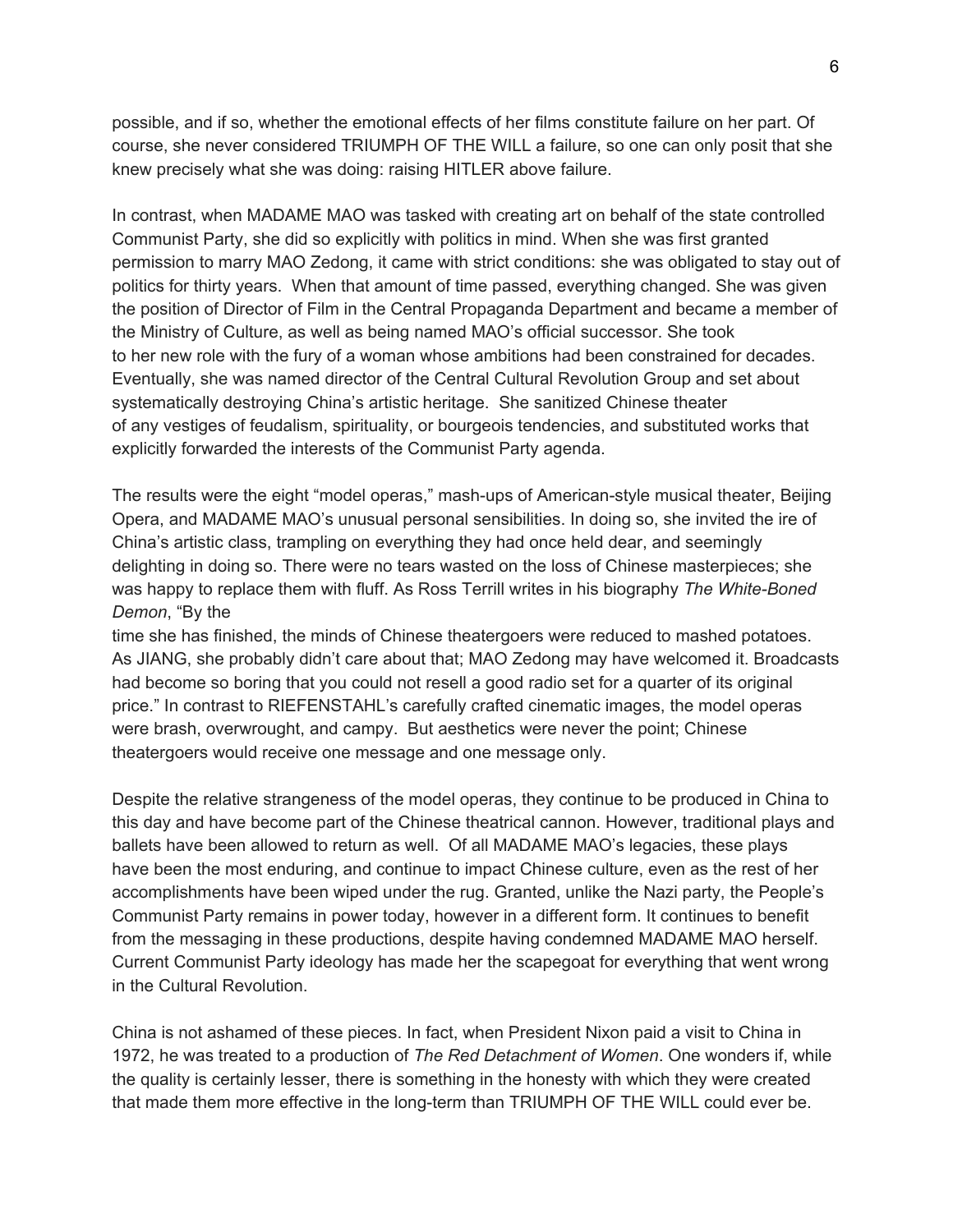Whatever one might say about MADAME MAO- and one might say a great deal- she was never disingenuous about her intentions.

In GOOSE-STEPPING WITH BOUND FEET, MADAME MAO continually confronts LENI about her lack of honesty. MADAME MAO knows what she did in her lifetime of NAZI support and association and she believes LENI does as well. LENI, for her part insists on understanding only beauty, even the beauty of ADOLPH HITLER. She gushes, "I wanted to live in the gorgeousness he described and said one day would be real. He spoke of a people ascending, creating an ideal for the world that would inspire both power and grace." This fixation on the beauty of HITLER's promised utopia, to the exclusion of all its horrors, was the absolute "true story" of the real LENI, and indeed of many Germans after the war.

LENI insisted on knowing nothing of the evil that was definitely lurking in plain sight. Her biographer BACH asserts, "People who tell you, or write or claim, that they had no notion of what was going on are either lying or they were in some kind of a coma." BACH, like so many others, does not buy LENI's story, and neither does MADAME MAO. She is supremely unimpressed with LENI's fixation on beauty. "You lied," she states definitively, "and you may have believed every lie you told, but lies and dreams don't go over well with those who are suffering truths and nightmares." There is no small irony in MADAME MAO's accusation: she too told lies in which she believed. The only difference, perhaps, was in the sincerity of the belief. MADAME MAO never recanted and she never denied.

## "We each were merely a product of our times, not evil, but in fact too innocent" -MADAME MAO, GOOSE-STEPPING WITH BOUND FEET

The question of guilt and innocence is one that appears frequently throughout the play and has become a cultural obsession in our own time. Debate rages around the concept of "cancel culture", the idea that a moral error can and should strip someone of his or her cultural currency. However, no one can state definitively how great a misstep must be made to result in cultural cancellation and if there is a statute of limitations on social repercussions for misdeeds. Some would argue that cancel culture does not exist, but is merely a phantom invited by the rightthose who believe art to be apolitical- to stir up moral outrage on their behalf. Others argue that it does exist and serves as a new Puritanism, a lifelong "Scarlet Letter" given without a trial. What is certain is that if cancel culture had existed in LENI's time, she would not have gone on to publish books, write best-selling, memoirs, indulge in major photography expeditions and die with her reputation, at least in her own estimation, intact. She would never have been allowed to continue the art she claimed to be the center of her very being. Or would she?

One of the signature features of a culture cancellation is a public apology- even if halfheartedfrom the accused party. This mea culpa will inevitably be deemed insincere, or at the very least insufficient to absolve the party of the crimes they have committed. Thus, the party is resigned to obscurity along with their feeble confessions- unless they refuse to apologize. A prime example is the case of STEVEN PATRICK MORISSEY, long revered front man of the band THE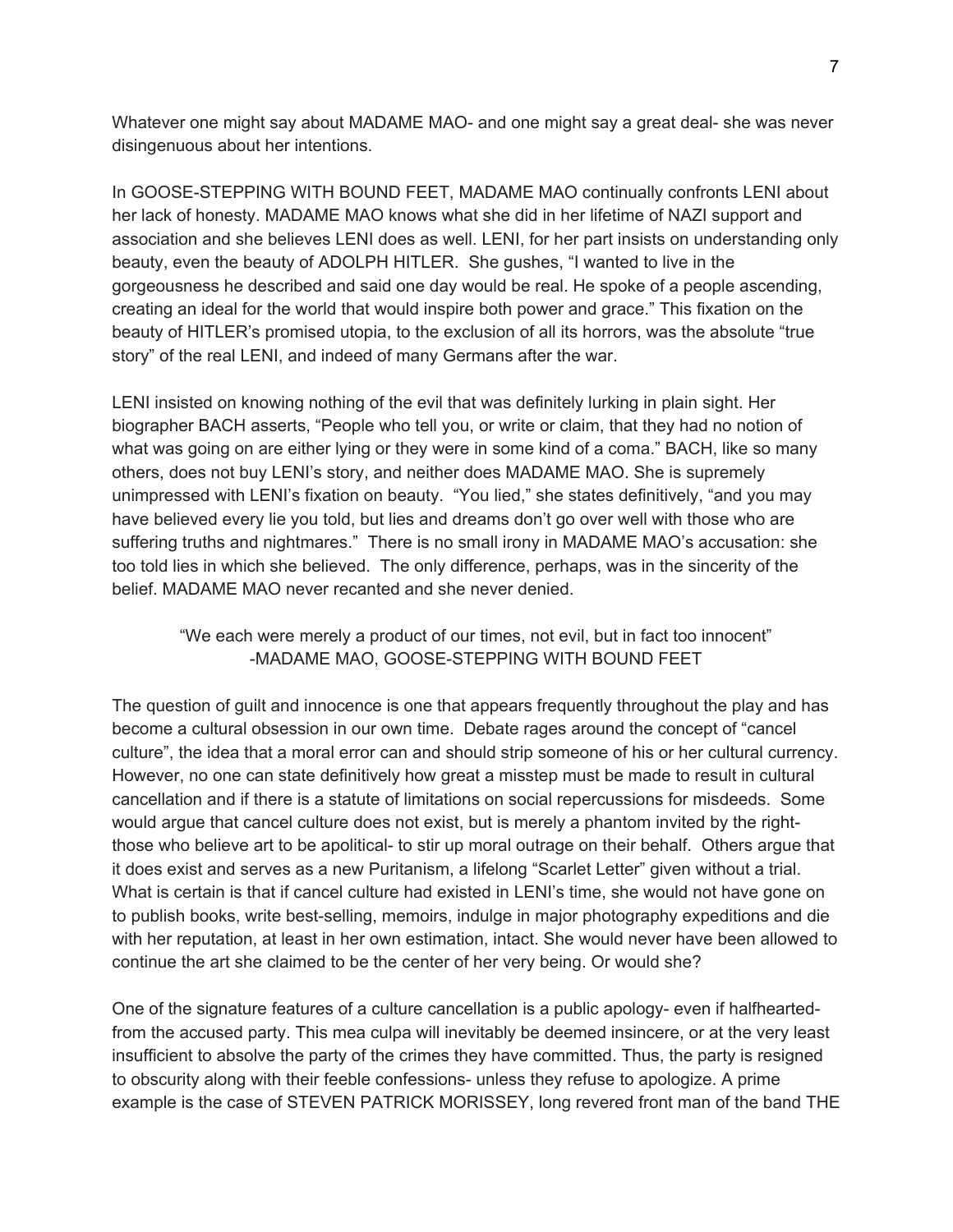SMITHS. He has overcome repeated calls for cultural cancellation due to his controversial stances on Islam, British Nationalism and masculinity. He repeatedly denies these accusations, insisting that his music has been misunderstood. Rather than disappear from public view, MORISSEY continues to make music and play to sold-out crowds. Another notable example is LOUIE CK, who admitted to sexually harassing women and apologized for his behavior- then simply refused to go away. He plays to sold-out comedy clubs, despite protests and petitions that he be banned and his career cancelled.

Both LENI RIEFENSTAHL and MADAME MAO refused to either apologize or go away. They both considered themselves innocent of all crimes, albeit for different, yet equally problematic reasons. LENI, as discussed, claimed to have no knowledge of the atrocities in which she was participating. MADAME MAO sang the age-old tune of the war criminal, "I was only following orders." To condemn her was to condemn MAO, she insisted, as it was he who married her, he who put her in power in the first place, and he who directed all her actions. "Everything I did,MAO told me to do," she proclaimed at her trial, "I was his dog; what he said to bite I bit." Between their two defenses, MADAME MAO's is more likely to be true. The Communist Party of China had- and still has- a vested interest in foisting all of MAO's failings, from his separation from his adored second wife to the brutality of the Cultural Revolution, onto MADAME MAO. She became the historical scapegoat yoked with MAO's downfall. In truth, she was a loyal supporter of MAO to the end. Her suicide note read:

"Today the revolution has been stolen by the revisionist clique of DENG, PENG ZHEN, and YANG SHANGKUN. CHAIRMAN MAO exterminated LIU SHAOQI, but not DENG, and the result of this omission is that unending evils have been unleashed on the Chinese people and nation. CHAIRMAN, your student and fighter is coming to see you!"

There can be no denying the sincerity of MADAME MAO's commitment to her husband, MAO ZEDONG, except in one case: her obstinate refusal to confess. Although she held, and certainly believed, that to confess would be a betrayal of MAO, refusing to do so put her in opposition to his party. As Ross Terrill elucidates, "No Communist Party can acknowledge the moral sovereignty of the individual. The truth is fluid, but the source of truth (The Party) is fixed. A Communist would not be a Communist if he or she did not confess to all sins, whether they were guilty of them or not." Instead, MADAME MAO held her truth and remained unwilling to scuttle her own reputation in order to preserve that of the party. She refused to toe the party line, to the exasperation of her judges and the outrage of the people of China. She remained the sole member of the Gang of Four who never confessed to a crime, and thus is held to this day as the worst of the offenders. But the truth is she was one of many and hardly the leader. Terrill predicts:

"One day, Chinese Communist history will open up as Soviet Communist Party history did during the late 1980's. When that happens, JIANG QUING will be seen not only for her evils, but for her loyal support of MAO over many decades, and some of the sins now laid at her door will be transferred to MAO's door and the door of the Communist political system."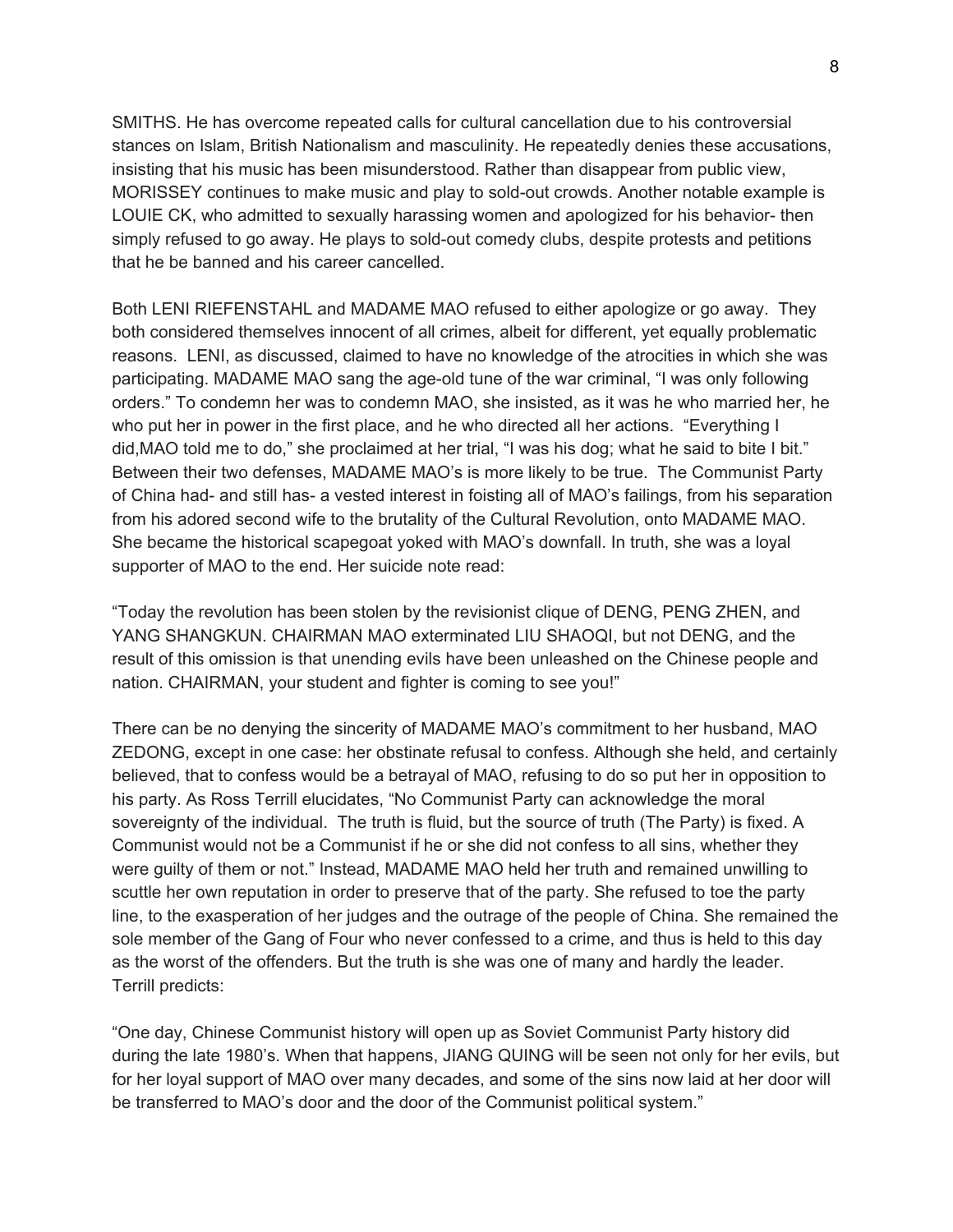But the fact remains that, despite her loyalty, MADAME MAO was not merely following orders. She loved what she did, basked in her power, and never denied a moment of it. "JIANG revealed in the new lust to combat old things; she fueled the drive to smash temples, ransack the homes of intellectuals for ancient books, and in general to ban everything not born since JIANG QUING's Phoenix like rise from the ashes."

For all her crimes, LENI REIFENSTAHL never directly ordered anyone's death or torture; MADAME MAO did and with relish. So perhaps it is after all just that MADAME MAO's honesty did not save her. For surely there is a difference between direct action and mere artistic support. The German court seemed to think so when, after four separate denazification trials, they eventually convicted Leni only of being a "fellow traveler," a sympathizer with the Nazis with no direct knowledge of or participation in their atrocities. But then again, maybe this too is inaccurate.

There are a handful of instances that cast doubt on LENI's claim not to have known of the existence of HITLER's deadly concentration camps. The first took place during the filming of TIEFLAND, based on the opera by EUGEN D'ALBERTS; LENI used gypsies from MAXGLAN internment camp as extras. Although she claimed not to know the conditions in which they had been held, eyewitness accounts have her personally selecting cast members that fit her physical requirements from the camps.

A then seventeen-year-old Gypsy girl named ROSA WINTER recalled, "We were all there in the camp. And then she came with the police and chose people. I was there with a lot of other young people and we were what she wanted." A Gypsy boy named JOSEF REINGARDT, then thirteen, recalled overhearing her tell an official, "I can't take these people like this; they need to be re-clothed." Rules on set were made to conform to those in the camp and payment was not given to the Gypsies themselves, but to MAXGLAN officials, something that LENI could not help but have known. Many were sent to their deaths in AUSCHWITZ immediately following filming.

LENI was also present at a mass shooting in the town of KONSKIE in 1939. HORST MAETZKE, a military radio operator, described the event vividly:

"I was (in KONSKIE) with several other radio operators when LENI RIEFENSTAHL arrived and wanted to film about twenty to thirty Jews digging a grave in front of the church, some with shovels and some with their bare hands. An officer of the Whermacht dispersed them, saying we will bury our comrades ourselves. Everybody got out of there fast. Suddenly a woman in a window fired a shot at the German soldiers and, at that moment, a lieutenant ordered the soldiers who were standing there to fire. The Jews who had been fleeing the scene fell in the street, shot down by the German soldiers. LENI RIEFENSTAHL was standing in her car in front of the church, and when she saw the massacre happen, broke into a sobbing fit."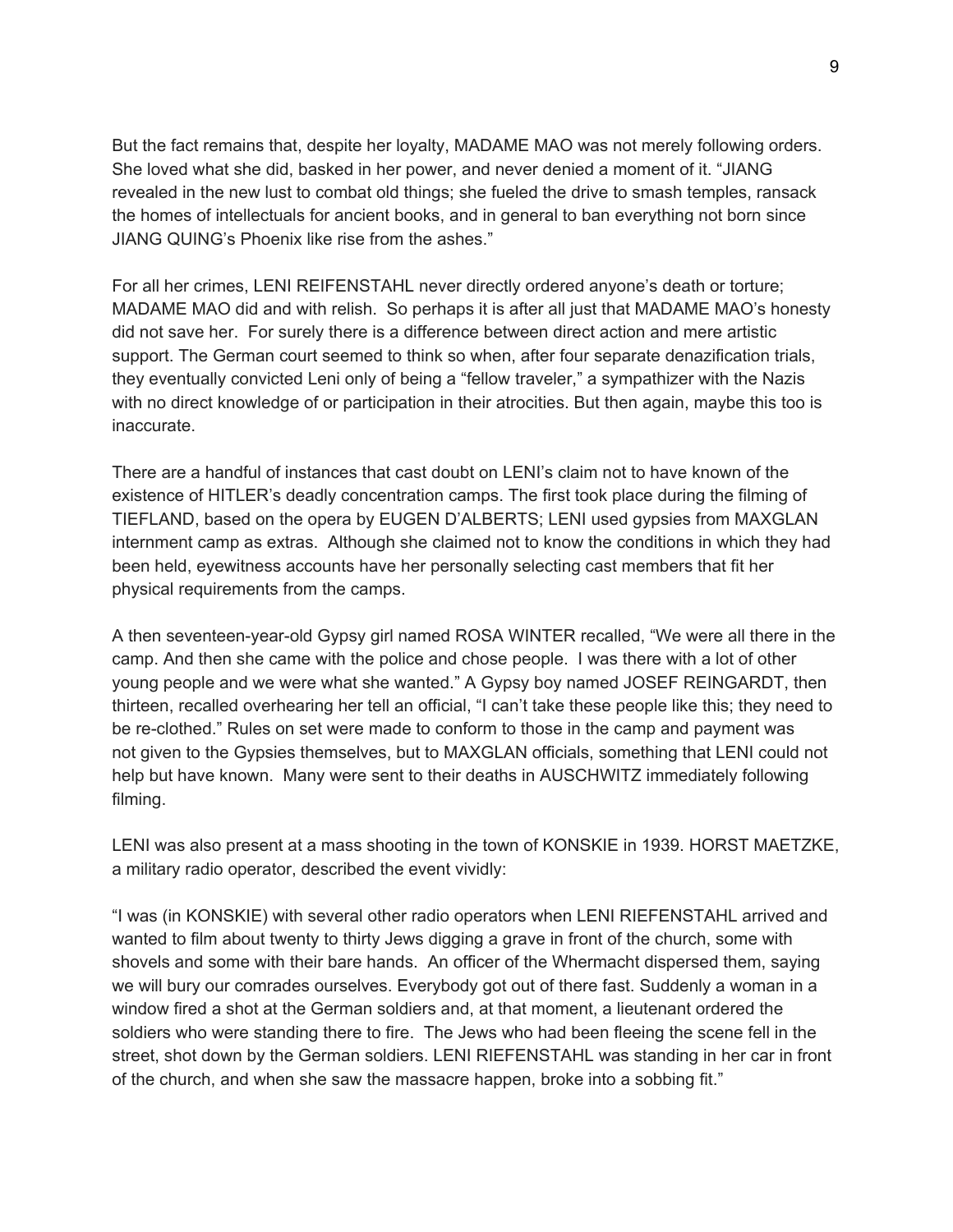LENI was photographed looking deeply distraught, evidence that at least she was not callous to the carnage. Afterward, she refused to create another film for the NAZI party. She maintained, however, that she had no idea that all the victims in the shooting were Jewish, a crucial detail she alone appears to have missed.

Despite these incidents, LENI insisted that she had no idea what was happening in the camps. In a telling interview with the American scribe BUD SCHULBERG in 1946, LENI described sometimes being forced to do favors for GOEBBLES against her will, out of fear of being sent to a concentration camp. SCHULBERG shrewdly asked how this would be possible, if she did not know such camps existed.

While both "I did not know" and "I was only following orders" seem paltry defenses when viewed against the scale of human horror to which these two women contributed, one thing remains true: "Work won't set you free, but denial just might."

> "Most cultures eroticize some form of female torture and most women are only too happy to participate"- MADAME MAO, GOOSE-STEPPING WITH BOUND FEET

For all the crimes LENI RIEFENSTAHL and MADAME MAO are guilty of- and there are a great many- the question remains of the role of gender and power. Both women lived and thrived in time periods where options were limited for women and the path to success almost always involved aligning oneself with a more powerful man, whether through sex or marriage.

In truth, not much has changed today, and if the #METOO movement has taught us anything it's that many men in power still consider sex to be the currency with which women must pay to advance. There was then, and is now, a tacit expectation that women should use their bodies to climb to the top. While there are a great many women who refuse to participate in this system, or who directly fight against it, LENI and MADAME MAO were no such women. They both reached exemplary levels of power and influence for women in their time, and they were both comfortable using sex to do so. Leni is even said to have seduced the American Olympic star and first portrayer of TARZAN, GLEN MORRIS, during the 1936 games.

Can we, from the advantage of our current period in history, blame LENI and JIANG for doing what was necessary to be successful? The verdict of public opinion differs in many ways whether each of them were either complicit or victims of the far more powerful- and far more malicious- men in their lives. Their only sin, some might argue, was ambition. It was not their fault, according to this line of logic that the powerful men in their time and place happened to be evil.

While locked in their damp cell, the fictionalized MADAME MAO of GOOSE-STEPPING describes the practice of foot-binding to LENI, with its myriad sexual connotations, and the lengths women are willing to go to achieve physical perfection in the minds of men. LENI is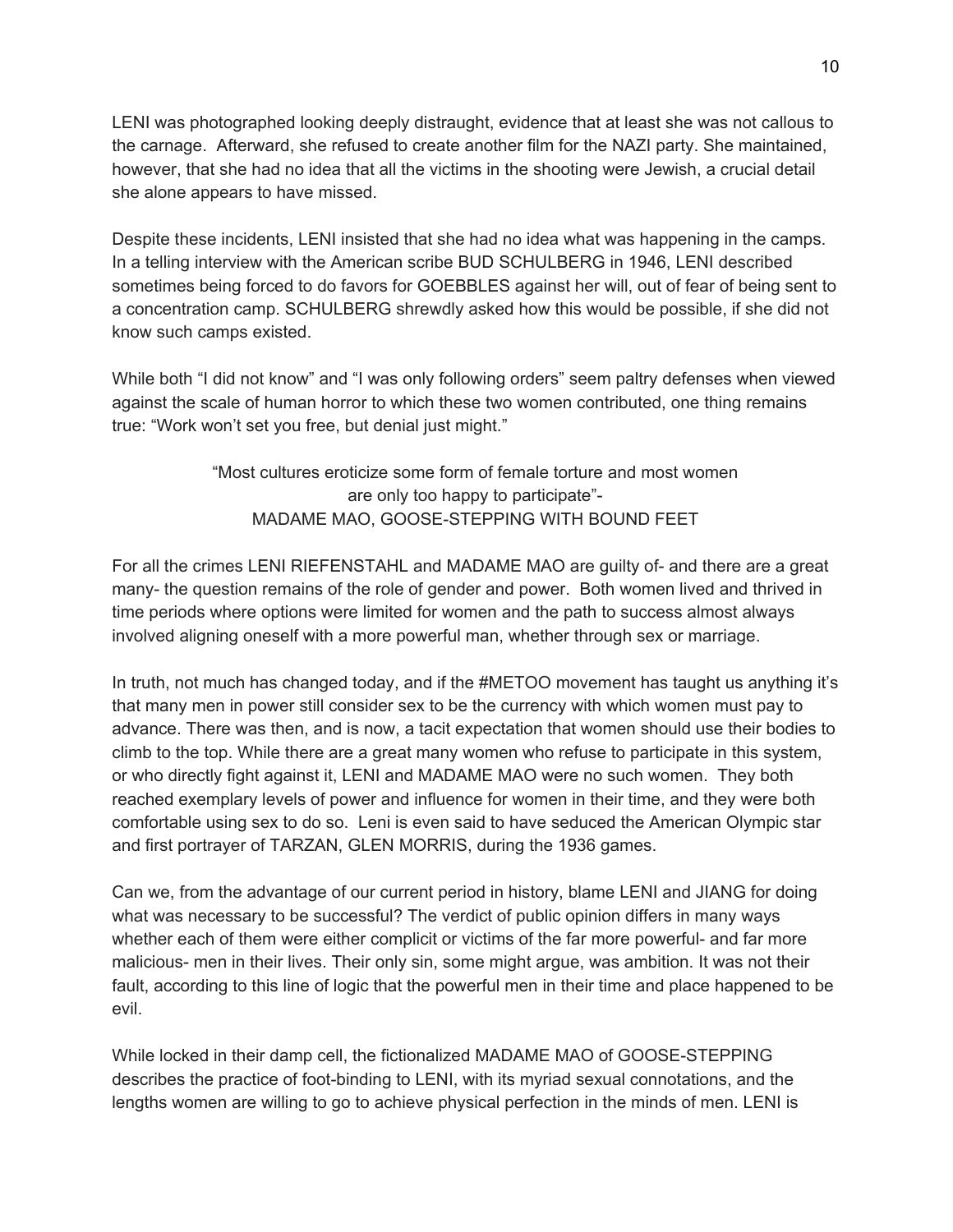horrified, but MADAME MAO defends the practice, arguing that it is only LENI's prejudice that repels her. After all, the practice is no different than corsets or plastic surgery. Women, she insists, are willing to put themselves through just about anything for the cultural currency that comes with beauty and sex- if they are able. Both LENI and MADAME MAO were considered beautiful by their cultural standards, and neither of them thought twice about leveraging that beauty, regardless that this method of social climbing may not have been available to most women. LENI and MADAME MAO were not feminists, although some later feminists might claim them, because they had no interest in foraging safe paths for other women. Instead, they did what they could to break into the inner circles of power, and then slammed the doors closed behind them.

There is a striking parallel between the way MADAME MAO and LENI RIEFENSTAHL navigated sex and power, which is exemplified in two quotes from their biographies. "JIANG's relations with men were not primarily driven by lust," writes Terrill, "but by an excitement at companionship on the basis of equality with a man." Similarly, Bach writes, "When she had sexual relations with a man, it was not for purely sexual reasons. It was always the personality of the man that interested her, that made the man attractive." Sex for each of these women was goal oriented, and not necessarily driven by love, lust, or passion. Whatever the end, whether a moment of temporary equality, a part in a play, or an invitation to an elite social circle, they understood their bodies to be currency and used it as such. It was only for men to view sex as pleasure.

This is not to say that neither of these women suffered at the hands of their sexual partners. LENI described her first sexual experience as feeling like a rape, having not followed her carefully laid plans and lacking any of the pleasure she had desired. She was instead humiliated when the man threw twenty dollars at her, in case she might need an abortion. MADAME MAO's second marriage to the volatile Tang Na was emotionally abusive- at least. Indeed, virtually all of their sexual liaisons, with their uneven power dynamics and implicit trade, would likely be considered non-consensual by today's standards. But LENI and MAO did not see them that way, at least not for the most part. They accepted that to be desired was in itself a sort of power, perhaps the only power that they were guaranteed as women, and they were not afraid to wield it.

> "Why bother to rank and judge if this fate is inevitable?" -LENI, Goose-Stepping with Bound Feet

GOOSE-STEPPING WITH BOUND FEET ends with a trial, as did the lives of both our heroines. While they both continued to live beyond their trials, their lives, as they knew them, were irredeemably changed. They would no longer be admired, respected, and adored, but condemned, at least in the minds of the people. LENI was able to live out a sort of second act, stubbornly insisting on the creation of further art, although her problematic and inaccurate representations of the African NUBU tribe did little to defend her from accusations of racist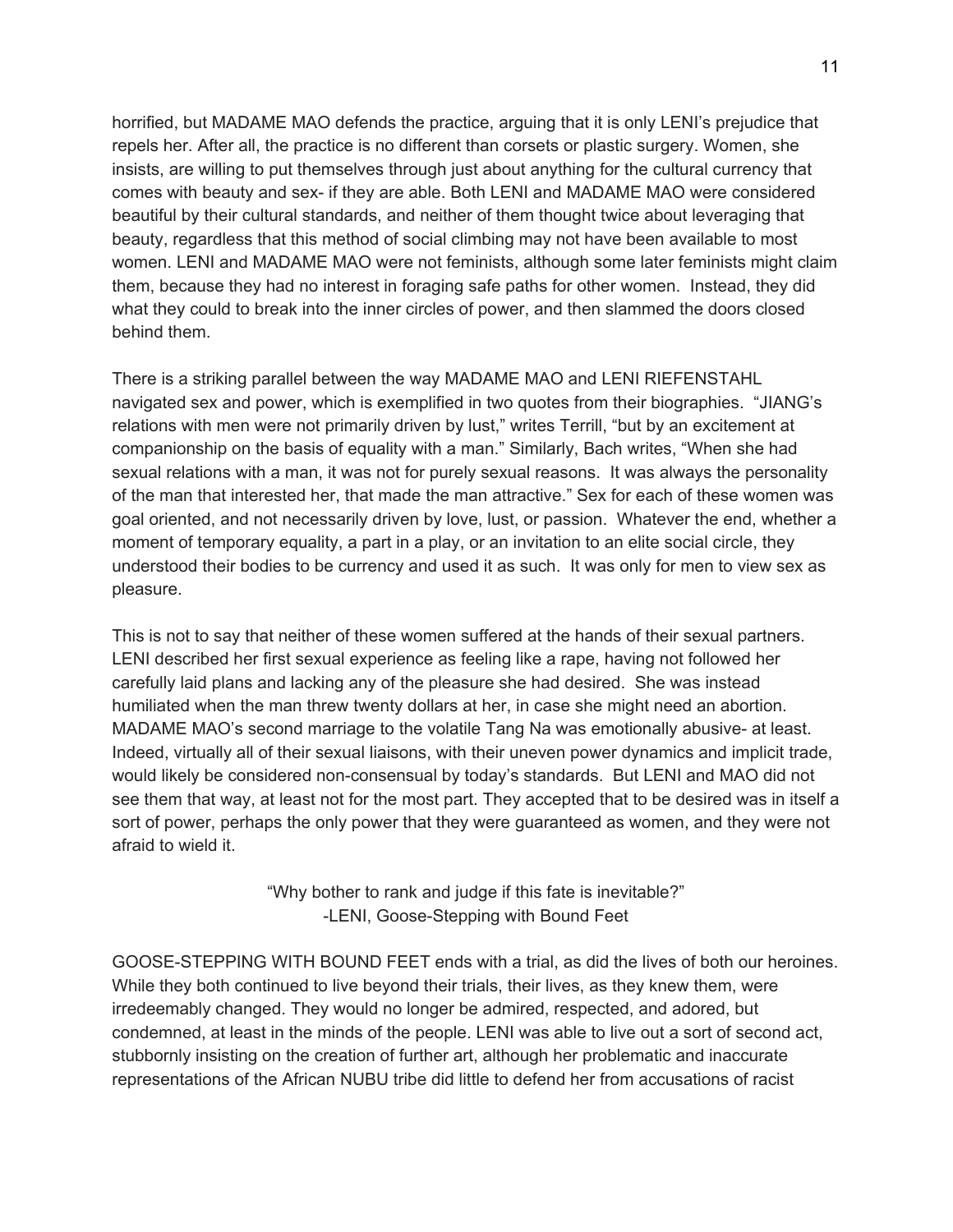ideology. For MADAME MAO, the remainder of her days were to be spent in a cell. She'd spend years locked away, with only her bitterness to keep her company, until finally she would succumb to suicide, refusing to go out by any means other than her own.

The role of The Attendant, the third character in *Goose-Stepping with Bound Feet*, comes to fruition in the final scenes of the play, when he serves as the judge, lawyer, and witness in the hellish show trial. Throughout the play, he has slowly come to embody the various wrongs of both women, gaining new wounds and metals with each consecutive entrance. As he finally takes the stage to punish the two women for the pain inflicted upon him, it becomes apparent that all the real power in this world rests with him- unsurprising, as he is the only man in the play. So the man whom the women believed to be their lackey easily overpowers them both and takes the opportunity to punish them for their evils. As the representative for society, he will never have to be similarly questioned for his own crimes. Instead, he will revel in scapegoating his female prisoners, pick apart their various crimes, and force them to participate in his danceliterally and figuratively. Eventually, even the unflappable Madame Mao will beg to have his unique form of humiliation cease, to which he will cooly and accurately reply, "No. I'm making a metaphor of you."

Without spoiling the final moments of the play, the metaphysical trial is a fitting end for the lives of two women who leave so many open questions. It is further fitting that there is no perceptible upside to "winning," only further trials in further places.

It is inevitable that we will continue to discuss the questions of guilt and innocence, complicity and absolution, again and again. It's also fitting that, despite the lack of concrete reward, both women desperately hope to win. As in life, they want nothing more than to prove themselves to others, to convince the world at large that they are worthy of admiration and praise. The trial at the end of the play bears a striking resemblance to MADAME MAO's own trial, one in which the very lack of a positive outcome emboldens the prisoner to truth. TERRILL writes, "During trials the accused often try to behave well because they fear death and hope for leniency. But the premise of such conduct- that the authorities have a degree of reasonableness- did not exist in MADAME MAO's opinion." LENI was given legal leniency in her lifetime, but she paid for it dearly with her reputation and the story she could tell about herself, a story that was as precious to her as any film she could ever make. She was granted freedom, but stripped of her version of the truth. Here, in this play, for the first time the burden of having something to lose is stripped from LENI and she is able to speak freely, if only once, in fiction.

> "I was not involved in generating propaganda!...Or, if I was, I wasn't aware of it." -LENI, GOOSE-STEPPING WITH BOUND FEET

Who do we hold accountable, how, and for what? Our culture has been warring over these questions for centuries, but they seem to have taken on new urgency today. As women fight for their rightful place in contemporary society, and as we reevaluate the way women and men